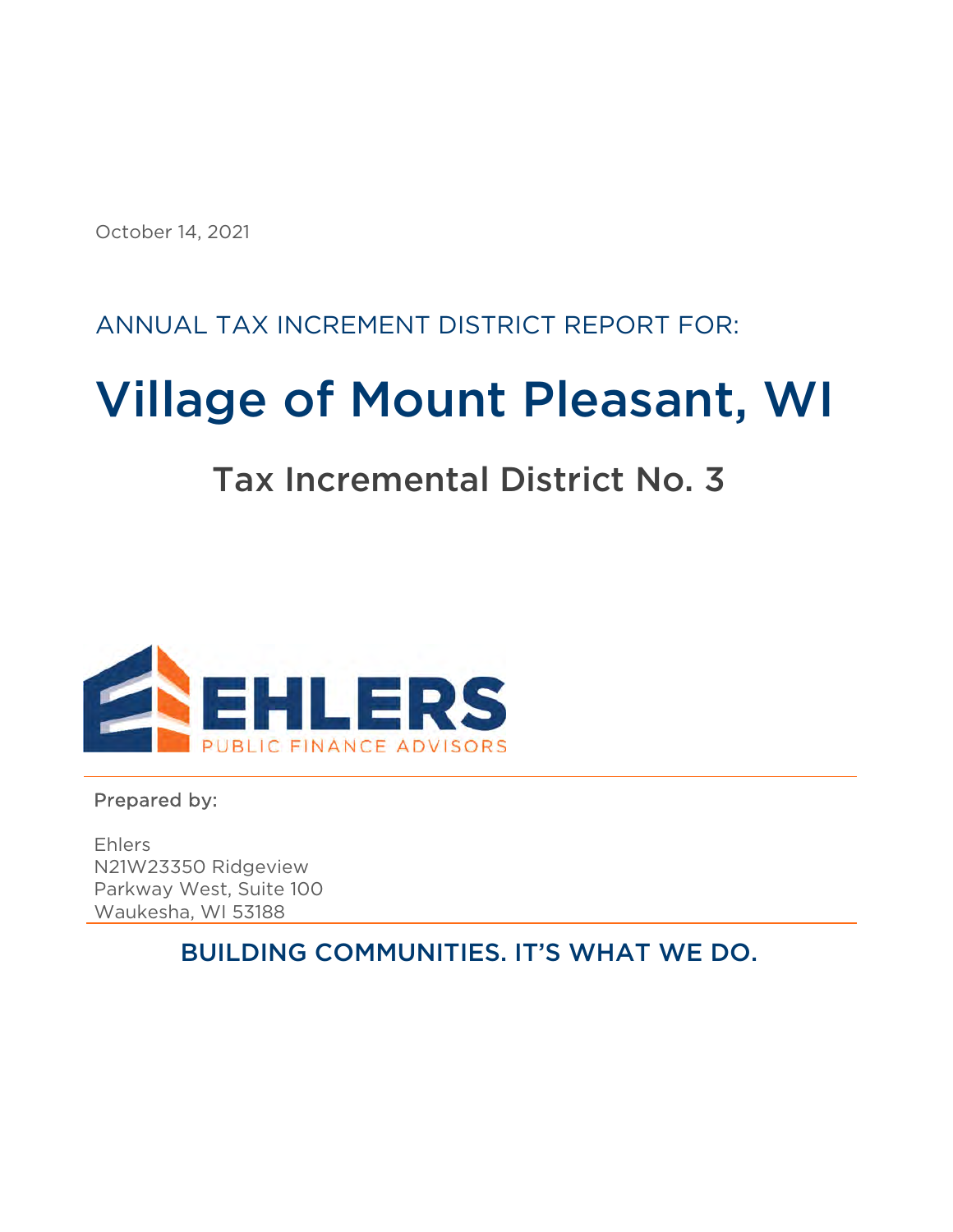### Annual Tax Increment District Report

#### Village of Mount Pleasant, Wisconsin Tax Incremental District No. 3

| Purpose:                                    | State law requires municipalities with an active Tax<br>Incremental District (TID) to electronically file an Annual<br>Report for each TID by July 1 of each calendar year. This is a<br>summary of that filing to be used at the annually required<br>meeting of the standing Joint Review Board.                                                                                                                                                                                         |              |  |  |  |  |
|---------------------------------------------|--------------------------------------------------------------------------------------------------------------------------------------------------------------------------------------------------------------------------------------------------------------------------------------------------------------------------------------------------------------------------------------------------------------------------------------------------------------------------------------------|--------------|--|--|--|--|
| <b>District Summary:</b>                    | Tax Increment District No. 3 ("District") was created on<br>September 22, 2014 as a mixed-use district. The TID has an<br>expenditure period that ends on September 22, 2029, and a<br>mandatory termination date of September 22, 2034.                                                                                                                                                                                                                                                   |              |  |  |  |  |
| <b>Background Data:</b>                     | <b>Base Value</b>                                                                                                                                                                                                                                                                                                                                                                                                                                                                          | \$4,136,200  |  |  |  |  |
|                                             | Incremental Value (as<br>of January 1, 2021)                                                                                                                                                                                                                                                                                                                                                                                                                                               | \$28,487,300 |  |  |  |  |
|                                             | Year End Fund<br><b>Balance (2020)</b>                                                                                                                                                                                                                                                                                                                                                                                                                                                     | \$196,469    |  |  |  |  |
|                                             | <b>Projected Closure</b><br>(based on current<br>cash flow*)                                                                                                                                                                                                                                                                                                                                                                                                                               | 2035         |  |  |  |  |
|                                             | * The Village expects to make additional projects costs<br>through the end of the District's expenditure period. The<br>projected closure year identified is based on current cash<br>flow projections only.                                                                                                                                                                                                                                                                               |              |  |  |  |  |
| Notes:                                      | The Village will complete work on one major sewer line<br>adjacent to Hood's Creek and open lands west of the Creek<br>to sewer service. There were no major construction projects<br>in the TID last year; however, it continues to be well-located<br>for future development opportunities. Land and Lakes<br>Development Company received re-approval for another<br>speculative industrial building on an existing, pad-ready<br>site. They project construction start in spring 2022. |              |  |  |  |  |
| <b>Joint Review Board</b><br><b>Action:</b> | Resolution acknowledging filing of Annual TID Report and<br>compliance with annual meeting requirements.                                                                                                                                                                                                                                                                                                                                                                                   |              |  |  |  |  |
| <b>Attachments:</b>                         | <b>TID Boundary Map</b><br>TID Cash Flow Projection (Detail)<br>State Submittal (DOR Form PE-300)<br>$\bullet$                                                                                                                                                                                                                                                                                                                                                                             |              |  |  |  |  |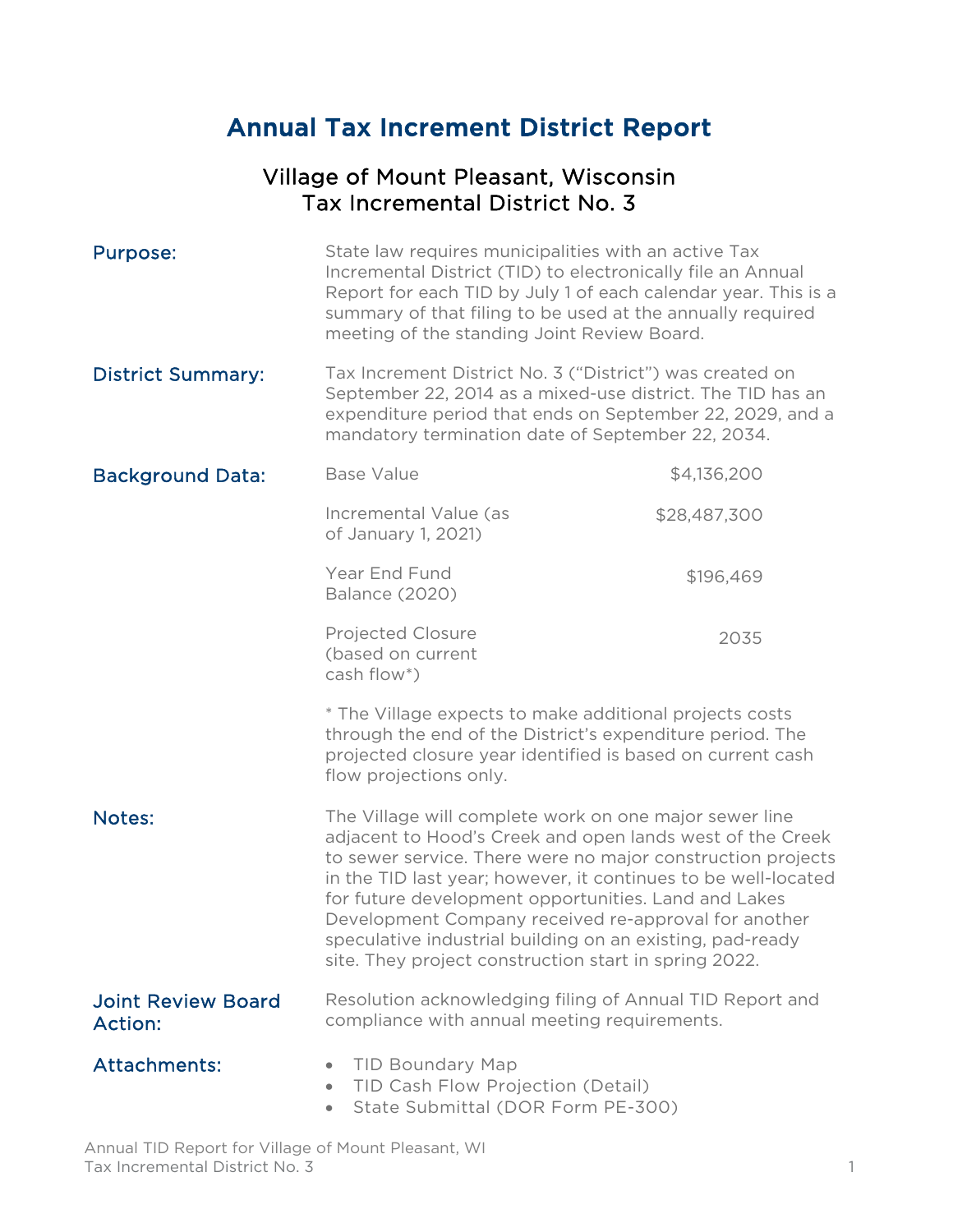# Village of Mount Pleasant - TID #3

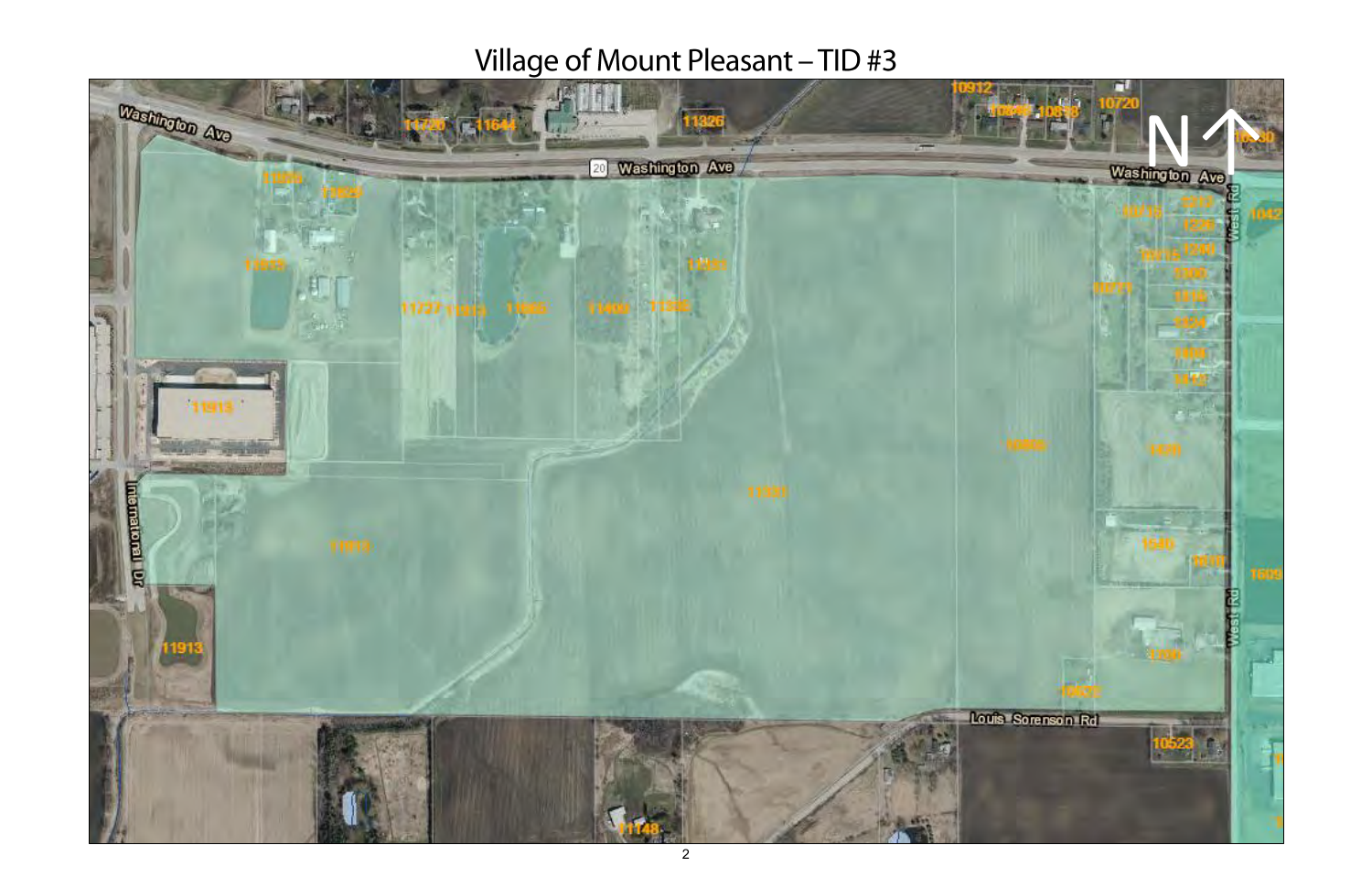|                |                          |                     |             | Tax Increment District #3 | <b>Development Assumptions</b> |   |   |                     |                          |                |
|----------------|--------------------------|---------------------|-------------|---------------------------|--------------------------------|---|---|---------------------|--------------------------|----------------|
|                | <b>Construction Year</b> | Actual <sup>1</sup> |             |                           |                                |   |   | <b>Annual Total</b> | <b>Construction Year</b> |                |
| $\mathbf{1}$   | 2014                     | 91,300              |             |                           |                                |   |   | 91,300              | 2014                     | $\mathbf{1}$   |
| 2              | 2015                     | 27,300              |             |                           |                                |   |   | 27,300              | 2015                     | $\overline{2}$ |
| 3              | 2016                     | 84,100              |             |                           |                                |   |   | 84,100              | 2016                     | 3              |
| 4              | 2017                     | 20,725,100          |             |                           |                                |   |   | 20,725,100          | 2017                     | 4              |
| 5              | 2018                     | 6,308,700           |             |                           |                                |   |   | 6,308,700           | 2018                     | 5              |
| 6              | 2019                     | 594,000             |             |                           |                                |   |   | 594,000             | 2019                     | 6              |
| $\overline{7}$ | 2020                     | 656,800             |             |                           |                                |   |   | 656,800             | 2020                     | $\overline{7}$ |
| 8              | 2021                     |                     |             |                           |                                |   |   | 0                   | 2021                     | 8              |
| 9              | 2022                     |                     |             |                           |                                |   |   | 0                   | 2022                     | 9              |
| 10             | 2023                     |                     |             |                           |                                |   |   | 0                   | 2023                     | 10             |
| 11             | 2024                     |                     |             |                           |                                |   |   | 0                   | 2024                     | 11             |
| 12             | 2025                     |                     |             |                           |                                |   |   | 0                   | 2025                     | 12             |
| 13             | 2026                     |                     |             |                           |                                |   |   | 0                   | 2026                     | 13             |
| 14             | 2027                     |                     |             |                           |                                |   |   | 0                   | 2027                     | 14             |
| 15             | 2028                     |                     |             |                           |                                |   |   | 0                   | 2028                     | 15             |
| 16             | 2029                     |                     |             |                           |                                |   |   | 0                   | 2029                     | 16             |
| 17             | 2030                     |                     |             |                           |                                |   |   | 0                   | 2030                     | 17             |
| 18             | 2031                     |                     |             |                           |                                |   |   | 0                   | 2031                     | 18             |
| 19             | 2032                     |                     |             |                           |                                |   |   | 0                   | 2032                     | 19             |
| 20             | 2033                     |                     |             |                           |                                |   |   | 0                   | 2033                     | 20             |
|                | <b>Totals</b>            | 28,487,300          | $\mathbf 0$ |                           | $\mathbf 0$                    | 0 | 0 | 28,487,300          |                          |                |

 $^{1}$ Actual incremental valuation, as certified by the Wisconsin Dept. of Revenue.

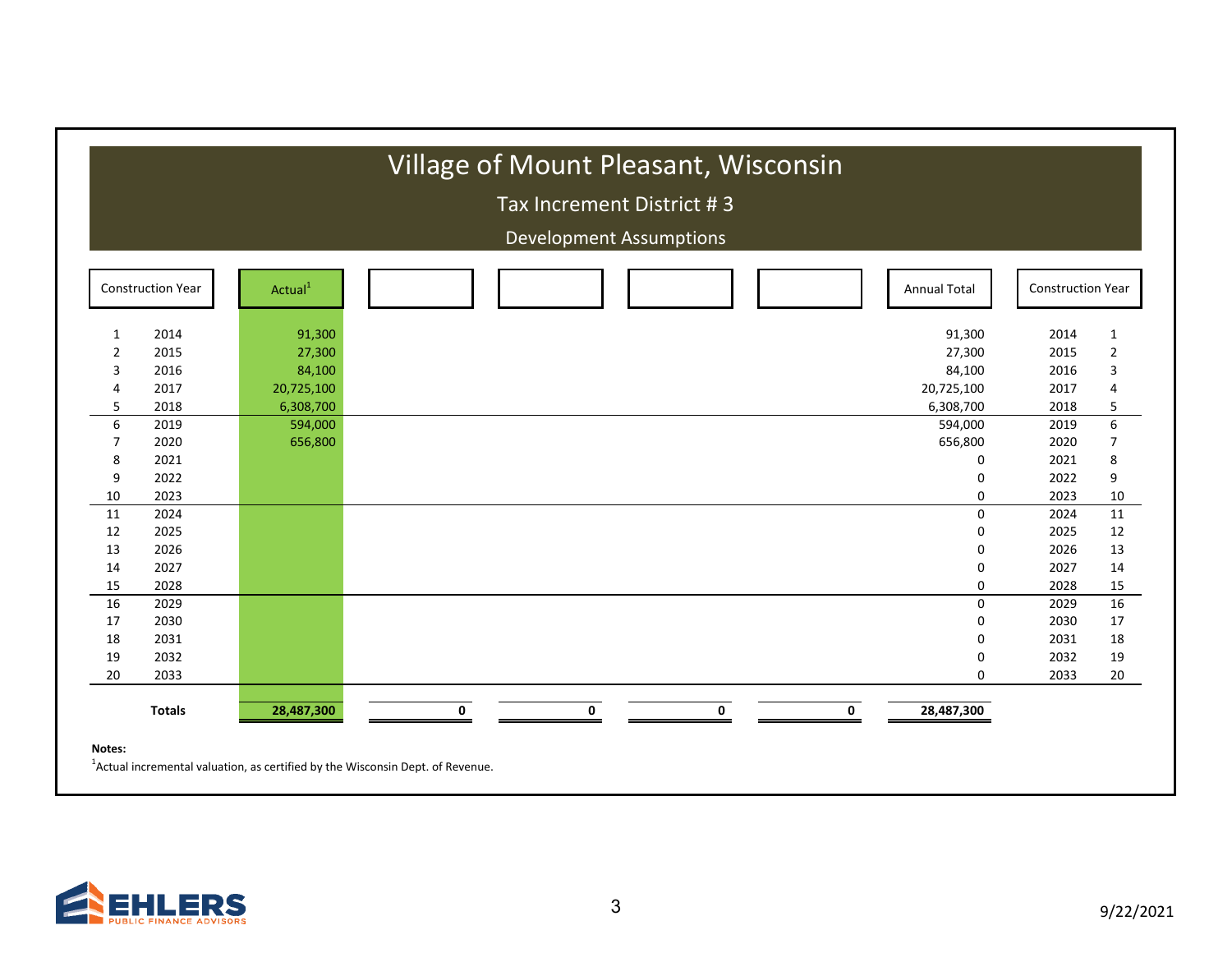### Village of Mount Pleasant, Wisconsin

#### Tax Increment District # 3

#### Tax Increment Projection Worksheet

| Type of District                       |           | <b>Mixed Use</b>   | <b>Base Value</b>          | 4,136,200 |
|----------------------------------------|-----------|--------------------|----------------------------|-----------|
| <b>Creation Date</b>                   |           | September 22, 2014 | <b>Appreciation Factor</b> | 0.00%     |
| <b>Valuation Date</b>                  | Jan $1$ , | 2014               | Base Tax Rate              | \$20.11   |
| Max Life (Years)                       |           | 20                 | Rate Adjustment Factor     | 0.00%     |
| <b>Expenditure Periods/Termination</b> | 15        | 9/22/2029          |                            |           |
| Revenue Periods/Final Year             | 20        | 2035               |                            |           |
| <b>Extension Eligibility/Years</b>     | Yes       |                    |                            |           |
| <b>Recipient District</b>              | <b>No</b> |                    |                            |           |
|                                        |           |                    |                            |           |
|                                        |           |                    |                            |           |

|    | Construction  |             |                       | Inflation    | Total      |              |                                  |               |
|----|---------------|-------------|-----------------------|--------------|------------|--------------|----------------------------------|---------------|
|    | Year          | Value Added | <b>Valuation Year</b> | Increment    | Increment  | Revenue Year | Tax Rate <sup>1</sup>            | Tax Increment |
|    |               |             |                       |              |            |              |                                  |               |
| 1  | 2014          | 91,300      | 2015                  |              | 91,300     | 2016         | \$22.75                          | 2,077         |
| 2  | 2015          | 27,300      | 2016                  |              | 118,600    | 2017         | \$22.21                          | 2,634         |
| 3  | 2016          | 84,100      | 2017                  |              | 202,700    | 2018         | \$21.90                          | 4,439         |
| 4  | 2017          | 20,725,100  | 2018                  |              | 20,927,800 | 2019         | \$21.40                          | 447,819       |
| 5  | 2018          | 6,308,700   | 2019                  |              | 27,236,500 | 2020         | \$20.64                          | 562,054       |
| 6  | 2019          | 594,000     | 2020                  |              | 27,830,500 | 2021         | \$20.11                          | 559,747       |
| 7  | 2020          | 656,800     | 2021                  |              | 28,487,300 | 2022         | \$18.94                          | 539,599       |
| 8  | 2021          | 0           | 2022                  | 0            | 28,487,300 | 2023         | \$18.94                          | 539,599       |
| 9  | 2022          | 0           | 2023                  | $\Omega$     | 28,487,300 | 2024         | \$18.94                          | 539,599       |
| 10 | 2023          | 0           | 2024                  | 0            | 28,487,300 | 2025         | \$18.94                          | 539,599       |
| 11 | 2024          | $\mathbf 0$ | 2025                  | $\Omega$     | 28,487,300 | 2026         | \$18.94                          | 539,599       |
| 12 | 2025          | 0           | 2026                  | 0            | 28,487,300 | 2027         | \$18.94                          | 539,599       |
| 13 | 2026          | 0           | 2027                  | 0            | 28,487,300 | 2028         | \$18.94                          | 539,599       |
| 14 | 2027          | 0           | 2028                  | 0            | 28,487,300 | 2029         | \$18.94                          | 539,599       |
| 15 | 2028          | 0           | 2029                  | 0            | 28,487,300 | 2030         | \$18.94                          | 539,599       |
| 16 | 2029          | 0           | 2030                  | $\mathbf 0$  | 28,487,300 | 2031         | \$18.94                          | 539,599       |
| 17 | 2030          | 0           | 2031                  | 0            | 28,487,300 | 2032         | \$18.94                          | 539,599       |
| 18 | 2031          | 0           | 2032                  | 0            | 28,487,300 | 2033         | \$18.94                          | 539,599       |
| 19 | 2032          | 0           | 2033                  | $\Omega$     | 28,487,300 | 2034         | \$18.94                          | 539,599       |
| 20 | 2033          | 0           | 2034                  | 0            | 28,487,300 | 2035         | \$18.94                          | 539,599       |
|    |               |             |                       |              |            |              |                                  |               |
|    |               |             |                       |              |            |              |                                  |               |
|    | <b>Totals</b> | 28,487,300  |                       | $\mathbf{0}$ |            |              | <b>Future Value of Increment</b> | 9,133,156     |

#### **Notes:**

<sup>1</sup>Rate shown for the 2021 and preceding revenue years is actual per DOR Form PC-202 (Tax Increment Collection Worksheet).

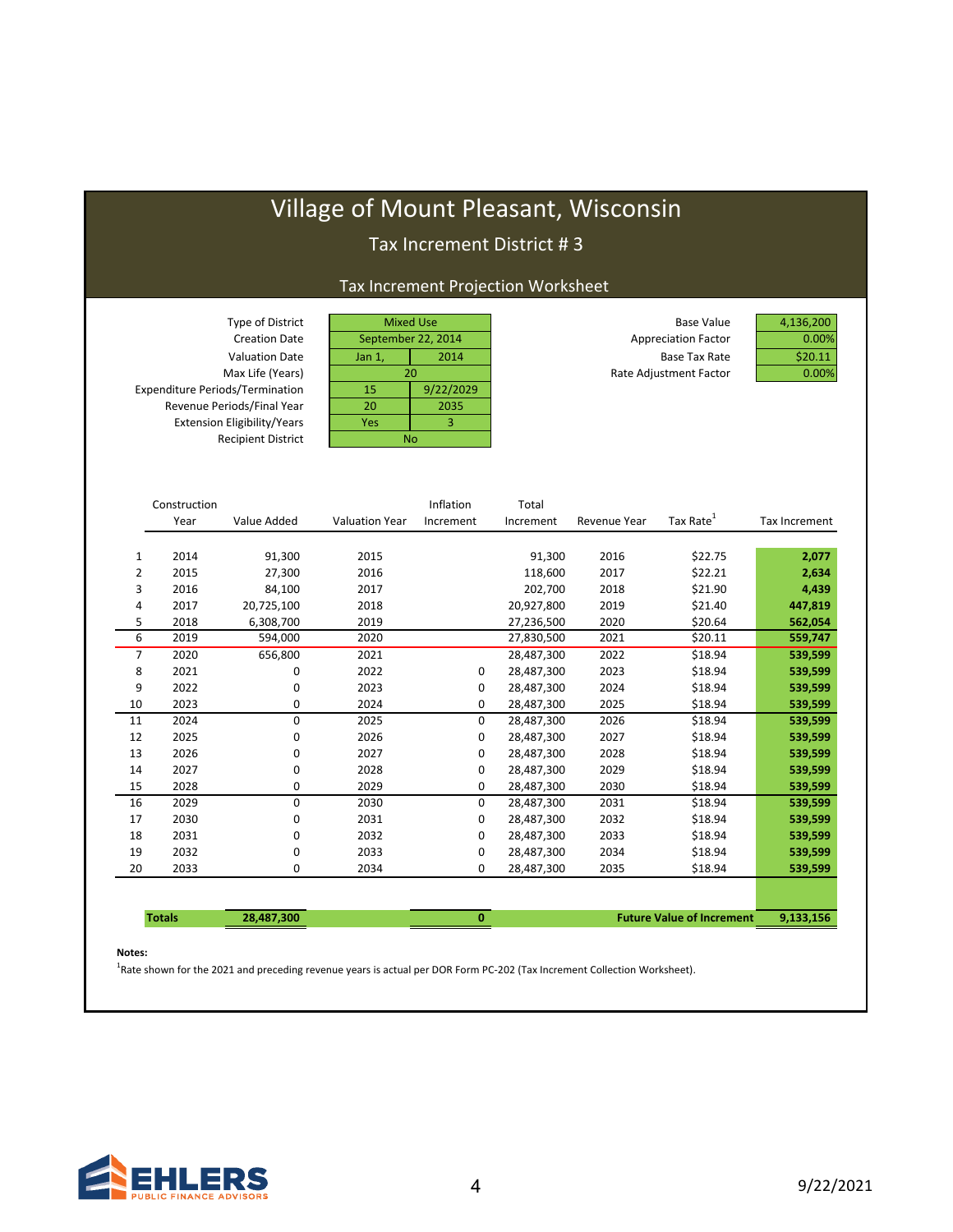## Village of Mount Pleasant, Wisconsin

#### Increment District ## 3

#### Cashh Flow w Projection

|              | Tax Increment District #3   |             |                                                                                                                          |                    |                                   |           |                  |                    |                                |                     |                   |                              |         |                      |                      |                        |                              |                        |              |
|--------------|-----------------------------|-------------|--------------------------------------------------------------------------------------------------------------------------|--------------------|-----------------------------------|-----------|------------------|--------------------|--------------------------------|---------------------|-------------------|------------------------------|---------|----------------------|----------------------|------------------------|------------------------------|------------------------|--------------|
|              | <b>Cash Flow Projection</b> |             |                                                                                                                          |                    |                                   |           |                  |                    |                                |                     |                   |                              |         |                      |                      |                        |                              |                        |              |
|              |                             |             | <b>Projected Revenues</b>                                                                                                |                    |                                   |           |                  |                    |                                | <b>Expenditures</b> |                   |                              |         |                      |                      |                        | <b>Balances</b>              |                        |              |
|              |                             |             |                                                                                                                          |                    | Series 2017A Tax Exempt G.O. Bond |           |                  |                    | Series 2017B Taxable G.O. Bond |                     |                   |                              |         |                      |                      |                        |                              |                        |              |
|              |                             |             |                                                                                                                          |                    |                                   | 1,305,000 |                  |                    | 4,400,000                      |                     |                   |                              |         |                      |                      |                        |                              |                        |              |
|              |                             |             |                                                                                                                          |                    | Dated Date:                       |           | 10/05/17         | Dated Date:        |                                | 10/05/17            |                   |                              |         |                      |                      |                        |                              |                        |              |
|              |                             | Proceeds of |                                                                                                                          |                    |                                   |           |                  |                    |                                |                     |                   |                              |         |                      |                      |                        |                              |                        |              |
|              | Tax                         | Long Term   |                                                                                                                          | <b>Total</b>       |                                   |           |                  |                    |                                |                     | Land and Lakes    | Public                       | Finance | <b>Other Project</b> | <b>Total</b>         |                        |                              | Principal              |              |
| Year         | Increments                  | Debt        | Other Revenue                                                                                                            | <b>Revenues</b>    | Prin $(3/1)$                      | Rate      | Interest         | Prin $(3/1)$       | Rate                           | Interest            | Incentive         | Infrastructure Related Costs |         | Costs                | <b>Expenditures</b>  | Annual                 | Cumulative <sup>1</sup>      | Outstanding            | Year         |
|              |                             |             |                                                                                                                          |                    |                                   |           |                  |                    |                                |                     |                   |                              |         |                      |                      |                        |                              |                        |              |
| 2014         |                             |             |                                                                                                                          | $\mathbf{0}$       |                                   |           |                  |                    |                                |                     |                   |                              |         | 20,540               | 20,540               | (20, 540)              | (20, 540)                    |                        | 2014         |
| 2015         |                             |             |                                                                                                                          | 0                  |                                   |           |                  |                    |                                |                     |                   |                              |         | (6, 173)             | (6, 173)             | 6,173                  | (14, 367)                    |                        | 2015         |
| 2016         | 2,077                       |             | 52                                                                                                                       | 2,129              |                                   |           |                  |                    |                                |                     |                   |                              |         |                      | $\mathbf 0$          | 2,129                  | (12, 238)                    |                        | 2016         |
| 2017         | 2,634                       | 5,390,685   | 35,726                                                                                                                   | 5,429,045          |                                   |           |                  |                    |                                |                     | 500,000           | 3,280,854                    | 100,887 | 42,041               | 3,923,782            | 1,505,263              | 1,493,025                    | 5,705,000              | 2017         |
| 2018<br>2019 | 4,439<br>447,819            | 321,397     |                                                                                                                          | 4,439<br>769,216   |                                   |           | 37,850           |                    |                                | 134,747<br>148,800  | 53,906<br>247,055 | 1,272,751                    |         | 94,805<br>95,557     | 1,556,209<br>529,262 | (1,551,770)<br>239,954 | (58, 745)<br>181,209         | 5,705,000              | 2018<br>2019 |
| 2020         | 562,054                     | 178,425     | 4,770                                                                                                                    | 745,249            | 95,000                            | 3.000%    | 36,425           | 340,000            | 4.000%                         | 142,000             |                   |                              |         | 116,564              | 729,989              | 15,260                 | 196,469                      | 5,705,000<br>5,270,000 | 2020         |
|              |                             |             |                                                                                                                          |                    | 65,000                            | 3.000%    |                  |                    |                                |                     |                   |                              |         |                      |                      |                        |                              |                        | 2021         |
| 2021<br>2022 | 559,747<br>539,600          |             |                                                                                                                          | 559,747<br>539,600 | 65,000                            | 3.000%    | 34,025<br>32,075 | 210,000<br>215,000 | 4.000%<br>4.000%               | 131,000<br>122,500  |                   |                              |         | 125,025<br>151,573   | 565,050<br>586,148   | (5, 303)<br>(46, 548)  | 191,166<br>144,617           | 4,995,000<br>4,715,000 | 2022         |
| 2023         | 539,599                     |             |                                                                                                                          | 539,599            | 70,000                            | 3.000%    | 30,050           | 225,000            | 4.000%                         | 113,700             |                   |                              |         | 154,604              | 593,354              | (53, 755)              | 90,862                       | 4,420,000              | 2023         |
| 2024         | 539,599                     |             |                                                                                                                          | 539,599            | 70,000                            | 3.000%    | 27,950           | 235,000            | 4.000%                         | 104,500             |                   |                              |         | 157,697              | 595,147              | (55, 547)              | 35,314                       | 4,115,000              | 2024         |
| 2025         | 539,599                     |             |                                                                                                                          | 539,599            | 75,000                            | 3.000%    | 25,775           | 245,000            | 4.000%                         | 94,900              |                   |                              |         | 160,850              | 601,525              | (61, 926)              | (26, 612)                    | 3,795,000              | 2025         |
| 2026         | 539,599                     |             |                                                                                                                          | 539,599            | 75,000                            | 4.000%    | 23,150           | 255,000            | 4.000%                         | 84,900              |                   |                              |         | 164,067              | 602,117              | (62, 518)              | (89, 131)                    | 3,465,000              | 2026         |
| 2027         | 539,599                     |             |                                                                                                                          | 539,599            | 80,000                            | 2.000%    | 20,850           | 265,000            | 2.600%                         | 76,355              |                   |                              |         | 167,349              | 609,554              | (69, 955)              | (159,085)                    | 3,120,000              | 2027         |
| 2028         | 539,599                     |             |                                                                                                                          | 539,599            | 80,000                            | 2.500%    | 19,050           | 270,000            | 2.700%                         | 69,265              |                   |                              |         | 170,696              | 609,011              | (69, 412)              | (228, 497)                   | 2,770,000              | 2028         |
| 2029         | 539,599                     |             |                                                                                                                          | 539,599            | 85,000                            | 2.500%    | 16,988           | 280,000            | 2.800%                         | 61,700              |                   |                              |         | 174,110              | 617,797              | (78, 198)              | (306, 695)                   | 2,405,000              | 2029         |
| 2030         | 539,599                     |             |                                                                                                                          | 539,599            | 85,000                            | 2.750%    | 14,756           | 285,000            | 2.900%                         | 53,648              |                   |                              |         | 5,000                | 443,404              | 96,195                 | (210,500)                    | 2,035,000              | 2030         |
| 2031         | 539,599                     |             |                                                                                                                          | 539,599            | 85,000                            | 2.750%    | 12,419           | 295,000            | 3.000%                         | 45,090              |                   |                              |         | 5,000                | 442,509              | 97,090                 | (113, 410)                   | 1,655,000              | 2031         |
| 2032         | 539,599                     |             |                                                                                                                          | 539,599            | 90,000                            | 3.000%    | 9,900            | 305,000            | 3.100%                         | 35,938              |                   |                              |         | 5,000                | 445,838              | 93,762                 | (19, 648)                    | 1,260,000              | 2032         |
| 2033         | 539,599                     |             |                                                                                                                          | 539,599            | 90,000                            | 3.000%    | 7,200            | 315,000            | 3.150%                         | 26,249              |                   |                              |         | 5,000                | 443,449              | 96,150                 | 76,502                       | 855,000                | 2033         |
| 2034         | 539,599                     |             |                                                                                                                          | 539,599            | 95,000                            | 3.000%    | 4,425            | 325,000            | 3.200%                         | 16,088              |                   |                              |         | 5,000                | 445,513              | 94,087                 | 170,589                      | 435,000                | 2034         |
| 2035         | 539,599                     |             |                                                                                                                          | 539,599            | 100,000                           | 3.000%    | 1,500            | 335,000            | 3.250%                         | 5,444               |                   |                              |         | 10,000               | 451,944              | 87,655                 | 258,244                      | $\mathbf{0}$           | 2035         |
|              |                             |             |                                                                                                                          |                    |                                   |           |                  |                    |                                |                     |                   |                              |         |                      |                      |                        |                              |                        |              |
| Total        | 9,133,156                   | 5,890,507   | 40,548                                                                                                                   | 15,064,211         | 1,305,000                         |           | 354,388          | 4,400,000          |                                | 1,466,822           | 800,961           | 4,553,605                    | 100,887 | 1,824,305            | 14,805,967           |                        |                              |                        | Total        |
|              |                             |             |                                                                                                                          |                    |                                   |           |                  |                    |                                |                     |                   |                              |         |                      |                      |                        |                              |                        |              |
| Notes:       |                             |             |                                                                                                                          |                    |                                   |           |                  |                    |                                |                     |                   |                              |         |                      |                      |                        | <b>Projected TID Closure</b> |                        |              |
|              |                             |             | <sup>1</sup> Year end balances shown for 2020 and preceding years are actual per Village's audited financial statements. |                    |                                   |           |                  |                    |                                |                     |                   |                              |         |                      |                      |                        |                              |                        |              |

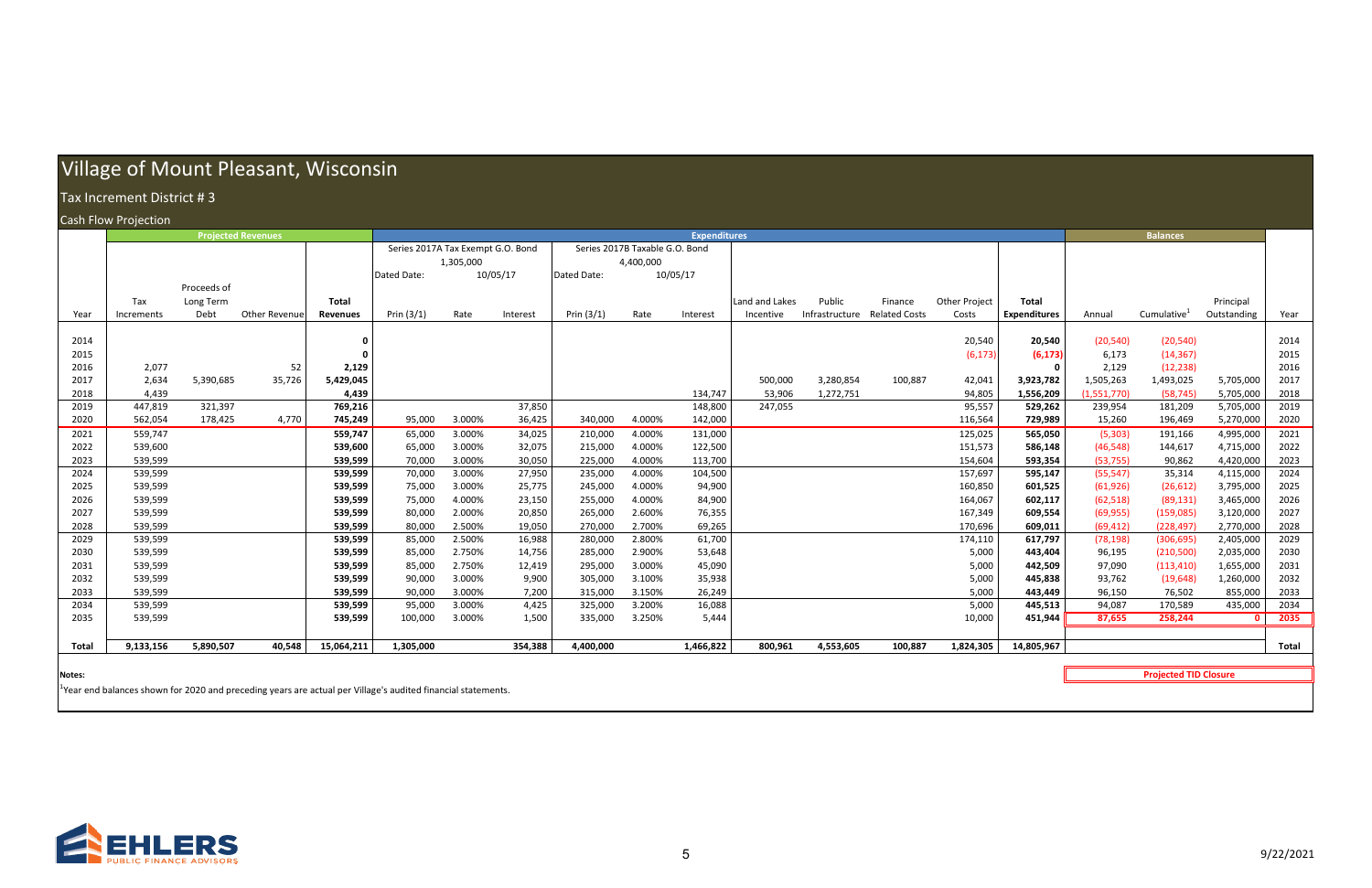| Section 1 - Municipality and TID     |                                       |                                       |                             |                                          |                                  |  |  |
|--------------------------------------|---------------------------------------|---------------------------------------|-----------------------------|------------------------------------------|----------------------------------|--|--|
| Co-muni code<br>51151                | Municipality<br><b>MOUNT PLEASANT</b> |                                       | County<br><b>RACINE</b>     | Due date<br>07/01/2021                   | Report type<br><b>AMENDED</b>    |  |  |
| TID number<br>003                    | TID type<br>6                         | TID name<br>N/A                       | Creation date<br>09/22/2014 | Mandatory termination date<br>09/22/2034 | Expected termination date<br>N/A |  |  |
| <b>Section 2 - Beginning Balance</b> |                                       |                                       |                             | Amount                                   |                                  |  |  |
|                                      |                                       | TID fund balance at beginning of year |                             | \$181,209                                |                                  |  |  |
| <b>Section 3 - Revenue</b>           |                                       |                                       |                             | <b>Amount</b>                            |                                  |  |  |
| <b>Tax increment</b>                 |                                       |                                       |                             | \$562,054                                |                                  |  |  |
| <b>Investment income</b>             |                                       |                                       |                             |                                          |                                  |  |  |
| Debt proceeds                        |                                       |                                       |                             |                                          | \$178,425                        |  |  |
| <b>Special assessments</b>           |                                       |                                       |                             |                                          |                                  |  |  |
| <b>Shared revenue</b>                |                                       |                                       |                             |                                          |                                  |  |  |
| Sale of property                     |                                       |                                       |                             |                                          |                                  |  |  |
| <b>Allocation from another TID</b>   |                                       |                                       |                             |                                          |                                  |  |  |
| Developer guarantees                 |                                       |                                       |                             |                                          |                                  |  |  |
| <b>Transfer from other funds</b>     |                                       |                                       |                             |                                          |                                  |  |  |
| <b>Grants</b>                        |                                       |                                       |                             |                                          |                                  |  |  |
| Other revenue                        |                                       |                                       |                             |                                          |                                  |  |  |
| Source                               |                                       | <b>MISC</b>                           |                             |                                          | \$4,770                          |  |  |
| <b>Total Revenue (deposits)</b>      |                                       |                                       | \$745,249                   |                                          |                                  |  |  |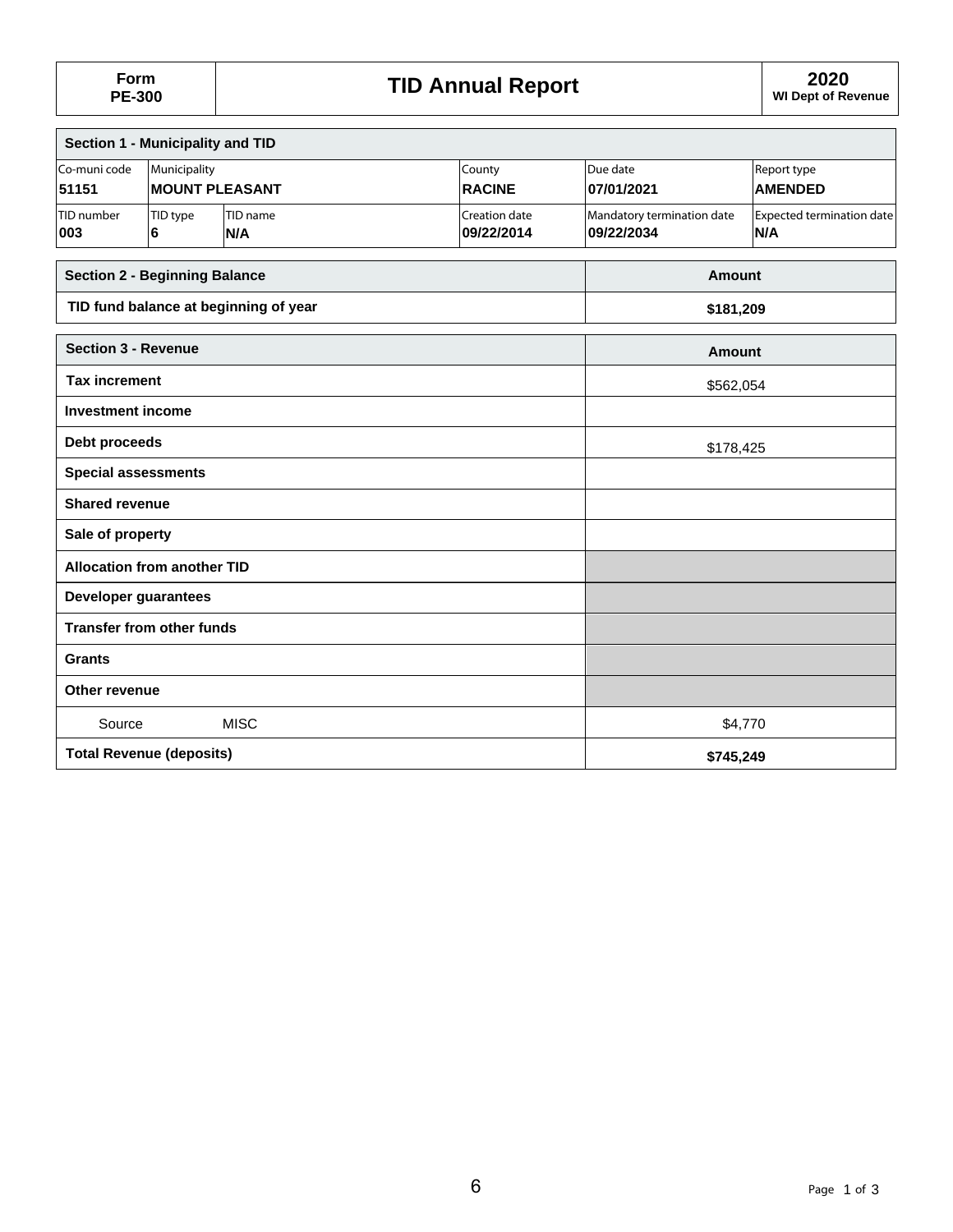| Form<br><b>PE-300</b>            | <b>TID Annual Report</b>           |           | 2020<br><b>WI Dept of Revenue</b> |
|----------------------------------|------------------------------------|-----------|-----------------------------------|
| <b>Section 4 - Expenditures</b>  |                                    | Amount    |                                   |
| <b>Capital expenditures</b>      |                                    |           |                                   |
| Administration                   |                                    | \$62,923  |                                   |
| <b>Professional services</b>     |                                    | \$33,642  |                                   |
| Interest and fiscal charges      |                                    | \$178,425 |                                   |
| <b>DOR fees</b>                  |                                    |           |                                   |
| Discount on long-term debt       |                                    |           |                                   |
| Debt issuance costs              |                                    |           |                                   |
| Principal on long-term debt      |                                    | \$435,000 |                                   |
| <b>Environmental costs</b>       |                                    |           |                                   |
| Real property assembly costs     |                                    |           |                                   |
| <b>Allocation to another TID</b> |                                    |           |                                   |
| Developer grants                 |                                    |           |                                   |
| Developer name                   | LAND AND LAKES DEVELOPMENT COMPANY | \$0       |                                   |
| <b>Transfer to other funds</b>   |                                    |           |                                   |
| Fund                             | SHARED REVENUE TO RACINE           | \$20,000  |                                   |
| Other expenditures               |                                    |           |                                   |
| <b>Total Expenditures</b>        |                                    | \$729,990 |                                   |

| Section 5 - Ending Balance      | Amount    |
|---------------------------------|-----------|
| TID fund balance at end of year | \$196,468 |
| <b>Future costs</b>             | \$0       |
| <b>Future revenue</b>           | \$0       |
| <b>Surplus or deficit</b>       | \$196,468 |

| <b>Section 6 - Preparer/Contact Information</b> |                         |  |  |  |  |
|-------------------------------------------------|-------------------------|--|--|--|--|
| Preparer name                                   | Preparer title          |  |  |  |  |
| <b>Michael Bonn</b>                             | <b>FINANCE DIRECTOR</b> |  |  |  |  |
| Preparer email                                  | Preparer phone          |  |  |  |  |
| mbonn@mtpleasantwi.gov                          | (262) 664-7819          |  |  |  |  |
| Contact name                                    | Contact title           |  |  |  |  |
| <b>Michael Bonn</b>                             | <b>Finance Director</b> |  |  |  |  |
| Contact email                                   | Contact phone           |  |  |  |  |
| mbonn@mtpleasantwi.gov                          | (262) 664-7819          |  |  |  |  |